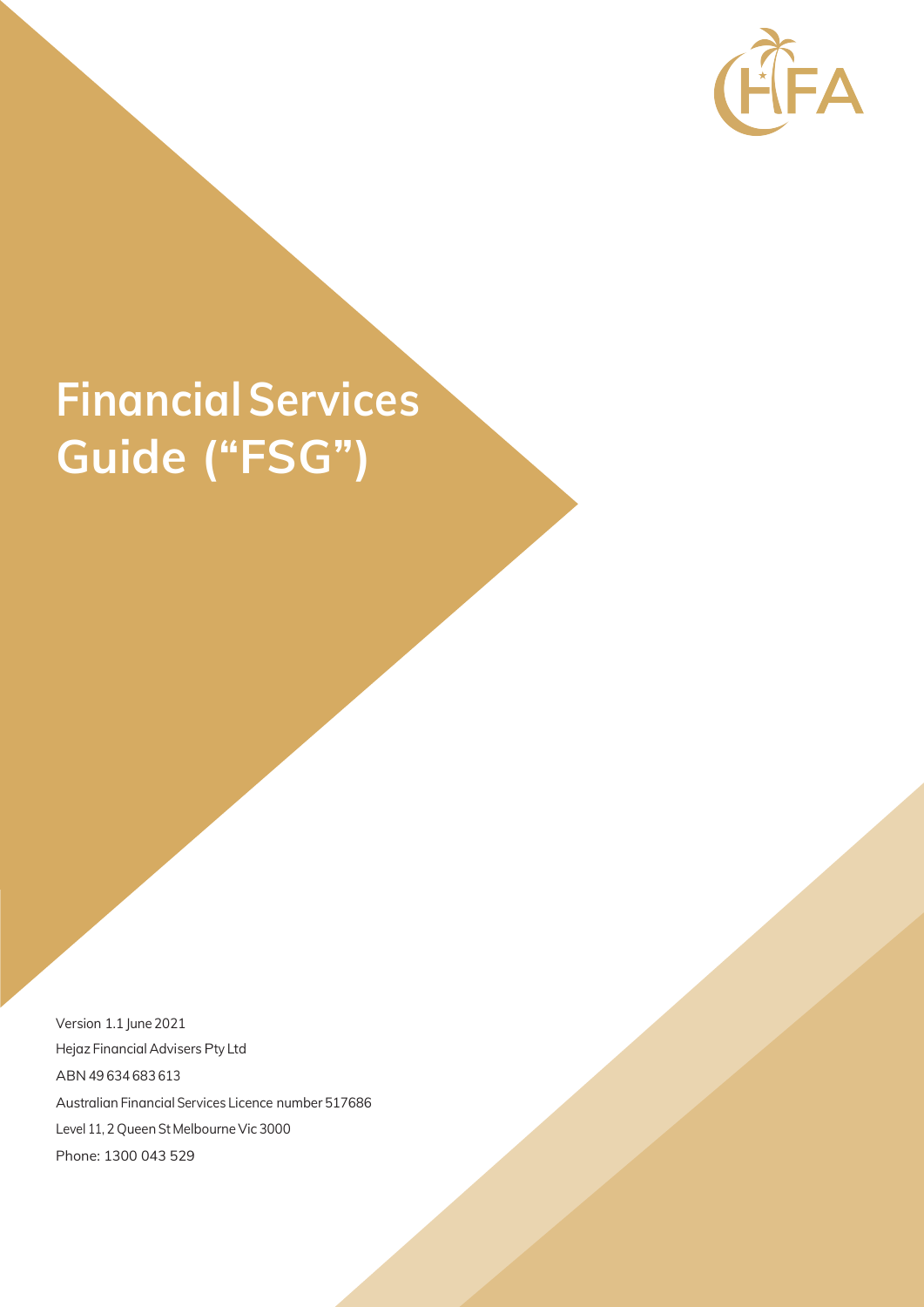

## **Hejaz Financial Advisers**

This Financial Services Guide (FSG) has been produced by Hejaz Financial Advisers Pty Ltd ('HFA', 'we', 'us', and 'our').

HFA is a privately owned and operated financial planning licensee and is part of the Hejaz Financial Group, which consists of:

- Hejaz Capital
- Hejaz Financial Advisers
- Hejaz Accounting
- Hejaz Lawyers
- Eternal Asset Management

HFA is not owned by a fund manager, bank, or other financial institution. Our advisers are equipped to offer clients holistic advice and solutions that are tailored to each client's individual needs, circumstances, and advice requirements.

## **Who is my Adviser?**

Your adviser is an authorised representative of HFA. Individual details of your adviser will be provided to you in their adviser/company profile which includes details of the adviser's authorised representative number, their experience, qualifications, charging methodology and the specific services they are authorised to provide. The adviser profile forms part of the FSG and is to be read in conjunction with this document.

Your adviser acts on behalf of HFA and we are responsible for any advisory services your adviser provides.

## **Purpose of the FSG**

This FSG contains important information to help you decide whether to use any of the services offered by HFA. It contains details of:

- The financial services and products we offer
- Our fees
- How we are remunerated
- Any interests, associations or relationships that could affect our advice
- Our complaints handling procedures and how to access them
- Our privacy policy

HFA has approved the distribution of this Guide. Please retain this document for your reference and any future dealings with Hejaz Financial Advisers Pty Ltd.

Under the Corporations Act, there are several restrictions that prohibit the use of certain terms, one of these restrictions applies to personal insurance advice that may be provided to clients. We allow our clients the option of fully or partially paying for insurance advice by way of the Insurance company paying a commission to your financial adviser, we believe this approach allows many clients to afford appropriate advice by providing the option to limit out of pocket fees. As such we are required to disclose the statement below.

**Lack of Independence**: You should be aware that pursuant to s923A of the Corporations Act our business rules prohibit us from using the terms independent, impartial, or unbiased. S923A(2)(a)(i) prohibits the use of these terms if life insurance commission is received and not fully rebated to the client.

# **What other documents might I receive from HFA?**

Before you receive any financial advice from your adviser you are required to authorise your adviser to undertake this work and agree the fees you will pay.

It is important to note that we can only provider personal financial advice after making reasonable enquiries and after giving consideration to your current personal and financial circumstances.

When we provide you with personal advice you will receive a written report called a Statement of Advice (SoA). The SoA will state your relevant personal circumstances, outline the advice being provided, the basis on which the advice is given, information about fees, commissions, and associations relevant to the provision of advice.

When we offer to issue, arrange the issue of or make a recommendation to acquire a particular financial product (other than securities) we will provide you with a Product Disclosure Statement (PDS). A PDS contains information about fees payable, risks, benefits, and significant characteristics of the financial product.

If your adviser believes it will be of benefit to you, they may recommend you enter into a service agreement, which will be documented accordingly for your approval.

If you receive further financial advice from us and a SoA has been previously provided, we may record details of that advice in a Record of Advice (RoA) where certain criteria are met. The RoA will include a summary of your relevant personal circumstances or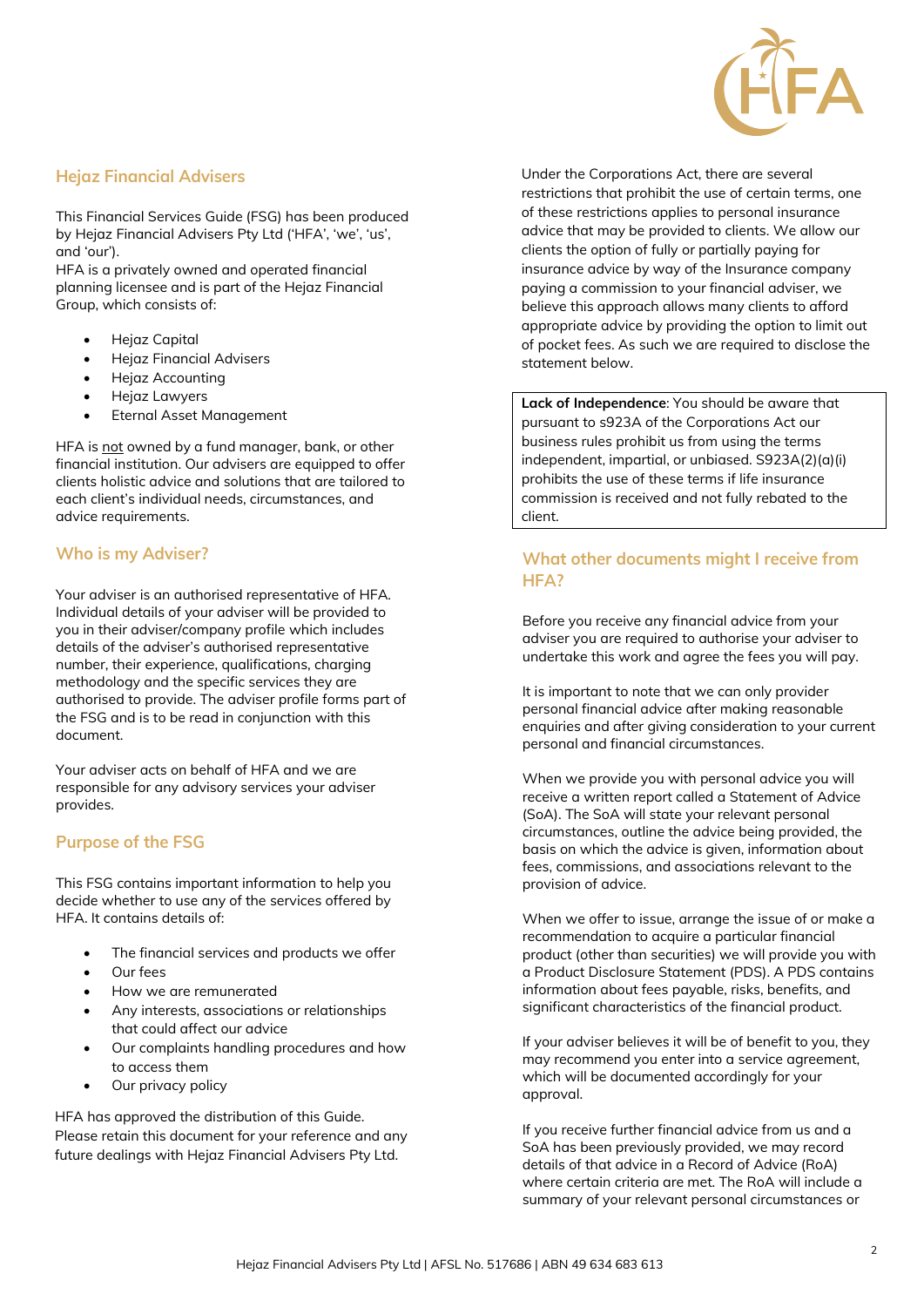

state which previous advice document contains this information, particulars of the advice being provided, the basis on which the advice is given, information about any fees, commissions, and associations relevant to the advice. You can request a copy of any relevant RoA document by contacting your adviser.

These documents will assist you to make an informed decisions in relation to the acquisition of a financial product.

If you have entered into a service agreement with us, you will be provided with an annual Fee Disclosure Statement (FDS). This statement provides details of the service fees you have paid during the preceding 12 month period, the services you were entitled to receive during that period, and those you actually received.

You may also receive a renewal notice following every second anniversary of your service arrangement. This will be provided to you in writing and accompany your FDS. You must complete the renewal notice in order to continue to receive service and advice from your adviser. If you do not complete the renewal notice or fail to respond, the service arrangement ceases, meaning the adviser is not obligated to give service and advice, and you are no longer obligated to continue paying the ongoing fee.

## **Advisory Services**

We are authorised to provide financial product advice and deal in the following financial products to wholesale and retail clients:

- Deposit and Payment Products
- Interests in Managed Investment Schemes including Unit Trusts, Investment Bonds, Property Trusts, Growth Funds, Balance Funds, Index Funds and Cash Management **Accounts**
- Securities and Derivatives limited to old law options contracts and warrants
- Superannuation, including Allocated Pensions, Rollovers, Personal Superannuation, Company Superannuation and Self-Managed Superannuation Funds
- Retirement Planning including aged care and estate planning
- Life Insurance Products, including Annuities, Term Insurance, Income Protection, Trauma and Total and Permanent Disability insurance
- Standard Margin Lending

## **Remuneration**

HFA and your adviser are paid for the services they provide through various methods of remuneration, including payments made by you (service and advice fees), and payments received from product issuers These payments will be disclosed to you in your advice/disclosure document. In circumstances where we cannot determine the amount of remuneration, we will disclose the method of calculation.

#### *Advice Fees*

The Advice Fees you pay to HFA may comprise one of more of the following:

- A percentage fee based on the value of your holding in a financial product
- A fixed dollar amount
- An hourly rate

These fees may include:

- Statement of Advice Fee for the preparation of a Statement of Advice
- Initial Advice Fee for initial advisory services
- Implementation Fee for the implementation of financial advice and products
- Ongoing Service Fee when your adviser provides you with ongoing advice and service

These fees are payable by you and may be paid either directly from you or from your financial product/s.

*How will I pay for the services provided?*

Prior to providing any service we will mutually agree on the method of our remuneration. We offer a variety of service levels and fee structures that can be tailored to suit your individual circumstances.

Please refer to the adviser/company profile provided to you for specific details of your adviser's charging methodology.

#### *Commissions*

HFA prefers our advisers to be paid on a fee for service basis. We can only accept commissions where it occurs under an existing arrangement. Accordingly, investment based products will not be subject to commissions unless they are already held by you.

We may also accept commissions from the product issuer in circumstances where you implement life risk insurance products (excluding group life risk policies held within superannuation as well as individual life insurance policies held within a default superannuation fund).

If applicable, any such payments will be disclosed to you before you before you purchase the product. Below are example of how commissions apply.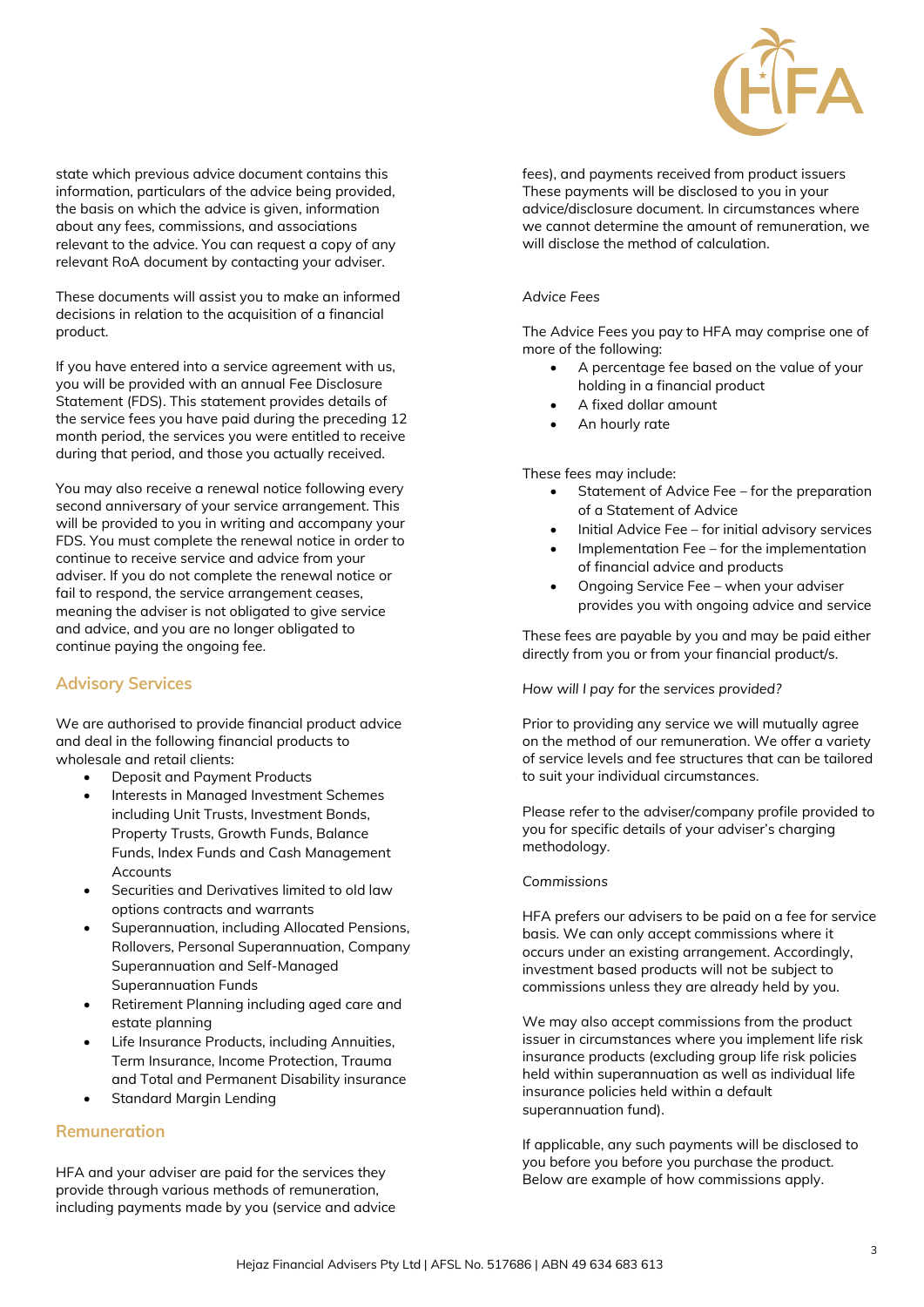

#### Investment based financial products

For existing investments held by you and entered into before 1 July 2013, an upfront commission my range from 0.0% to 4% of the amount you invest, depending on the product for example, for an additional investment of \$10,000 in a product whose issuer pays HFA a 3% upfront commission, HFA will receive an upfront commission of \$330 (\$300 + GST). HFA may also receive ongoing commission, which may range from 0.0% to 1% of the value of your holding in a product, for as long as you hold the product for example, for a holding of \$10,000 in a product whose issuer pays HFA a 0.6% ongoing commission, HFA will receive an ongoing commission of \$66 per annum (\$60  $+$  GST).

#### Insurance (risk) products

HFA may receive an initial commission from the product issuer when you decide to buy a risk product your adviser recommends to you. This commission may range from 0.0% to 66% (including GST) of the initial premium amount, depending on the product. For example, for a Term Life base premium of \$1,000 per annum in a product where the product issuer pays HFA an initial 66% commission (including GST). HFA will receive commission of \$660 (\$600 plus GST). Some product providers may pay commissions on stamp duty and policy fees. Initial commissions may also be payable to HFA on any premium increases resulting from increases in sums insured that you decide to make during the time you hold the product. This initial commission will only apply to the component of the increased premium resulting from the increase in sum insured. HFA may also receive ongoing commission, which may range from 0.0% to 33% (including GST) of the renewal premium from the 2<sup>nd</sup> year. For example, an annual base premium of \$1,000 in a product whose issuer pays HFA a 33% (including GST) ongoing commission from the 2nd year. HFA will receive an ongoing commission of \$330 per annum (\$300 plus GST).

#### *Distribution of remuneration*

Remuneration is payable to HFA in the first instance. HFA will then pay any remuneration earned to your adviser/their company. Details of these payments will be disclosed in your advice disclosure document.

*Other forms of remuneration*

#### A) Training and education programs

To assist in the provision of regular professional training and development, including ongoing technical training and updates in relation to financial products for HFA's advisers and support staff, HFA may partner with a number of financial product partners. It is important to note that HFA's financial product range is not influenced by any particular financial product

provider as HFA subscribes to independent research and all products are individually assessed on their own merits.

#### B) Employee non-cash benefits

From time to time, the employees of HFA may receive non-cash benefits with a cash value less than \$300. A register listing the details of any non-cash benefits between \$100 and \$300 is maintained. These noncash benefits do not influence the financial product recommendations provided by our advisers to you. If you would like more information, you can request a copy of the register.

#### *Requesting further information*

You have a right to request further information in relation to the remuneration, the range of amounts, rates of remuneration and benefits received by HFA and/or your adviser. This includes remuneration that may be generated from services other than personal advice. Any request for further information should be made before any service is provided and within a reasonable time frame.

### **Other important information**

#### *How can I give you instructions?*

You can give us instructions by telephone, email or other means agreed with us. Some financial products have their own rules about how to give instructions. Please refer to the Product Disclosure Statement of the relevant product for those details.

#### *What is my personal information used for?*

Your adviser will collect your personal details and conduct an analysis of your overall situation including investment needs, objectives and personal financial information before providing any advice. If you do not provide the personal information requested, we may not be able to provide you with the financial services you require.

#### *Accessing and updating your personal information*

If you have concerns about the accuracy or completeness of the personal information we hold, you may request to access your personal information by contacting your adviser.

#### *The Privacy Policy*

We are committed to protecting your privacy. Your